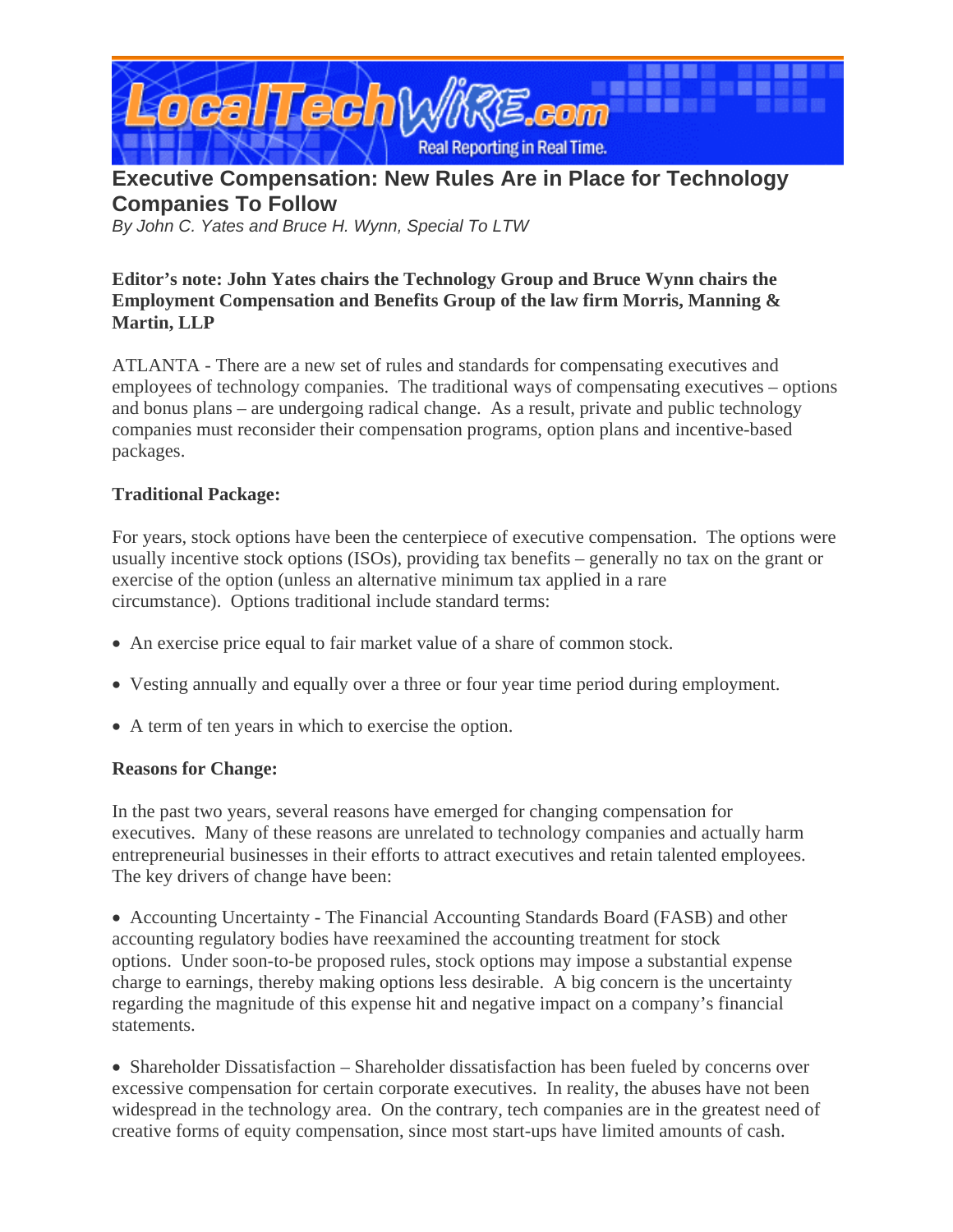• Management Financial Commitment – In recent years, Compensation Committees of Boards and compensation consultants have focused on the importance of management making a financial commitment to the long-term future of the business. Stock options provide limited value in this regard, since the executive does not have to pay money to exercise the option until a later date. Critics have taken the position that management should be required to place some money at risk.

• Overhang Concerns – Option grants create "overhang" issues. An overhang is a term used to describe the potential shareholder dilution caused by unexercised options. Shareholders are more concerned about these effects than ever before and are examining the impact of these options on the capitalization tables of public and private companies.

## **Microsoft's Impact:**

Microsoft Corporation has led the way in changing the perspective of many technology companies on executive compensation. However, the Microsoft arrangement is unique in many respects – most notably that Microsoft is a public company with a very liquid stock.

Microsoft's compensation program has shifted from options to restricted stock units (also called deferred stock grants). The program involves finding an independent third party who is willing to purchase outstanding options (even those that are "under water" meaning that their exercise price is above the current stock price). There are few public companies for which such a third party option purchaser can be found, and such an alternative is not really available for private companies given securities laws.

As a result of these changes and issues with options, companies are planning to reduce the number of option grants to executives. Also, many companies are considering reducing the employees eligible to participate in option programs. Others are simply waiting to see what further changes will occur in the immediate future. This uncertainty is a major area of concern for executives who are worried that their sweat equity may never translate into real compensation.

**New Alternatives:** Several new alternatives for incentive compensation are currently being considered by technology companies.

• Time Vested Restricted Stock Units – This type of arrangement, also known as a deferred stock grant, involves a promise to grant stock at a later date based on continued service as a recipient. The recipient is generally taxed at the time the stock is actually received.

• Time Vested Restricted Stock – This program involves a current grant of stock with restrictions that will lapse based on continued service of the recipient. The party receiving the stock may make a tax election (a so-called Section 83(b) election) and pay tax currently on the value of the stock received. The tax is then paid, with the hope that the stock will appreciate in value.

• Performance Vested Restricted Stock – This involves a promise to grant stock at a later date, or a current grant of stock with restrictions that will lapse, based on meeting certain objective performance criteria. Again, a tax election may be made in order to pay the tax now, rather than